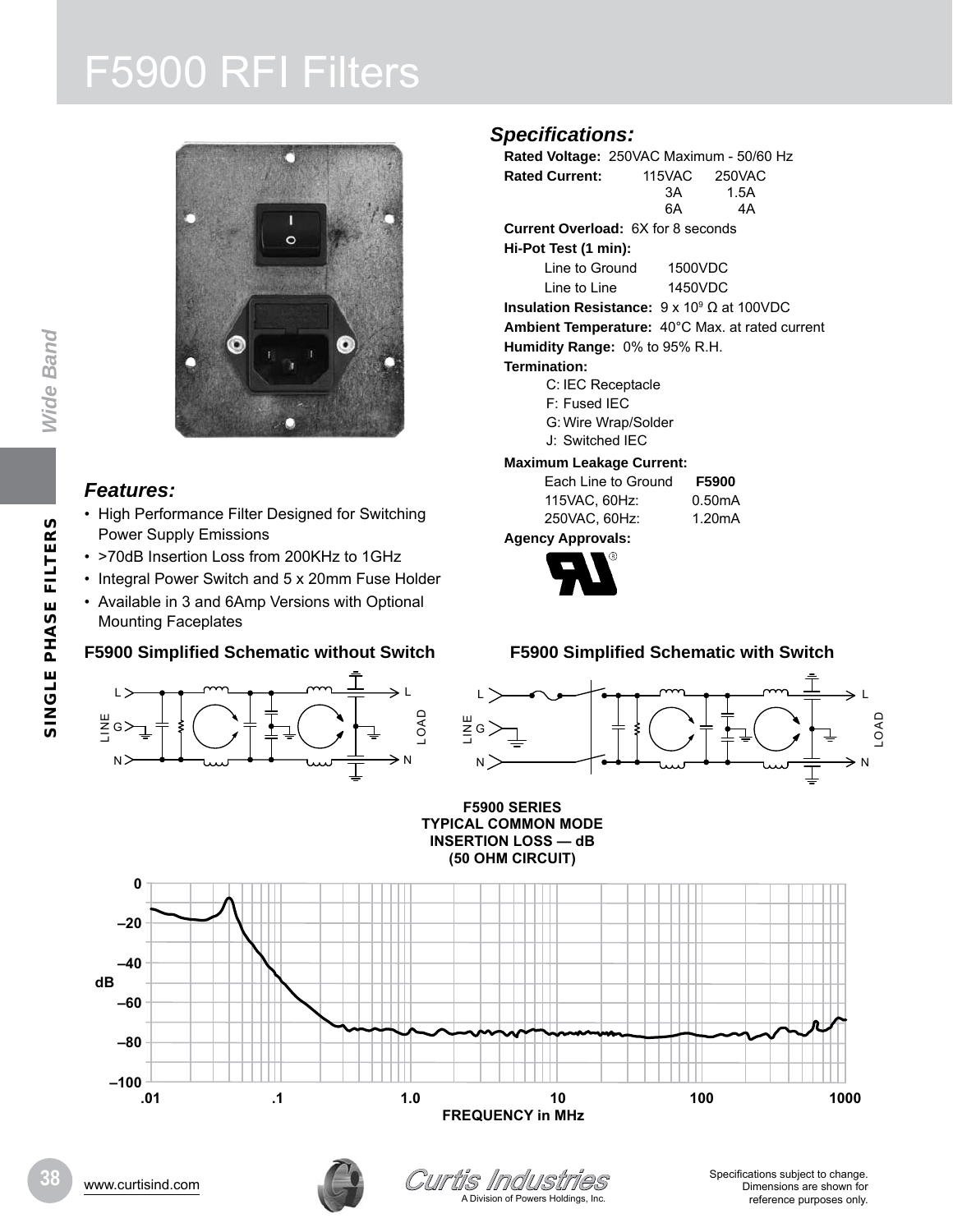

SINGLE PHASE FILTERS

*Wide Band*

**Wide Band**